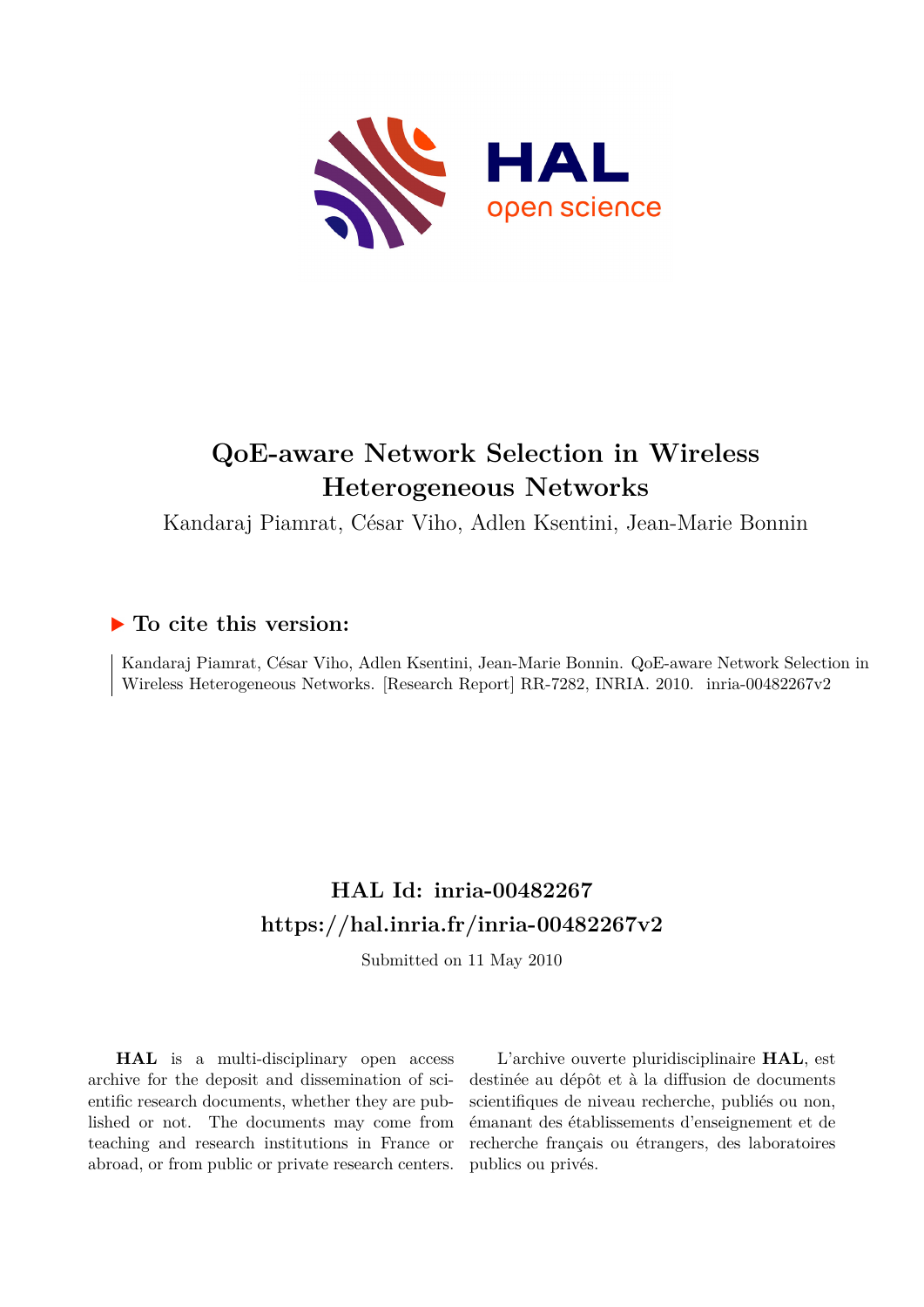

INSTITUT NATIONAL DE RECHERCHE EN INFORMATIQUE ET EN AUTOMATIQUE

# *Mécanisme de sélection de réseau d'accés basé sur la qualité d'expérience dans les réseaux sans-fil hétérogène*

Kandaraj Piamrat — César Viho — Adlen Ksentini — Jean-Marie Bonnin

**N° 7282**

May 2010

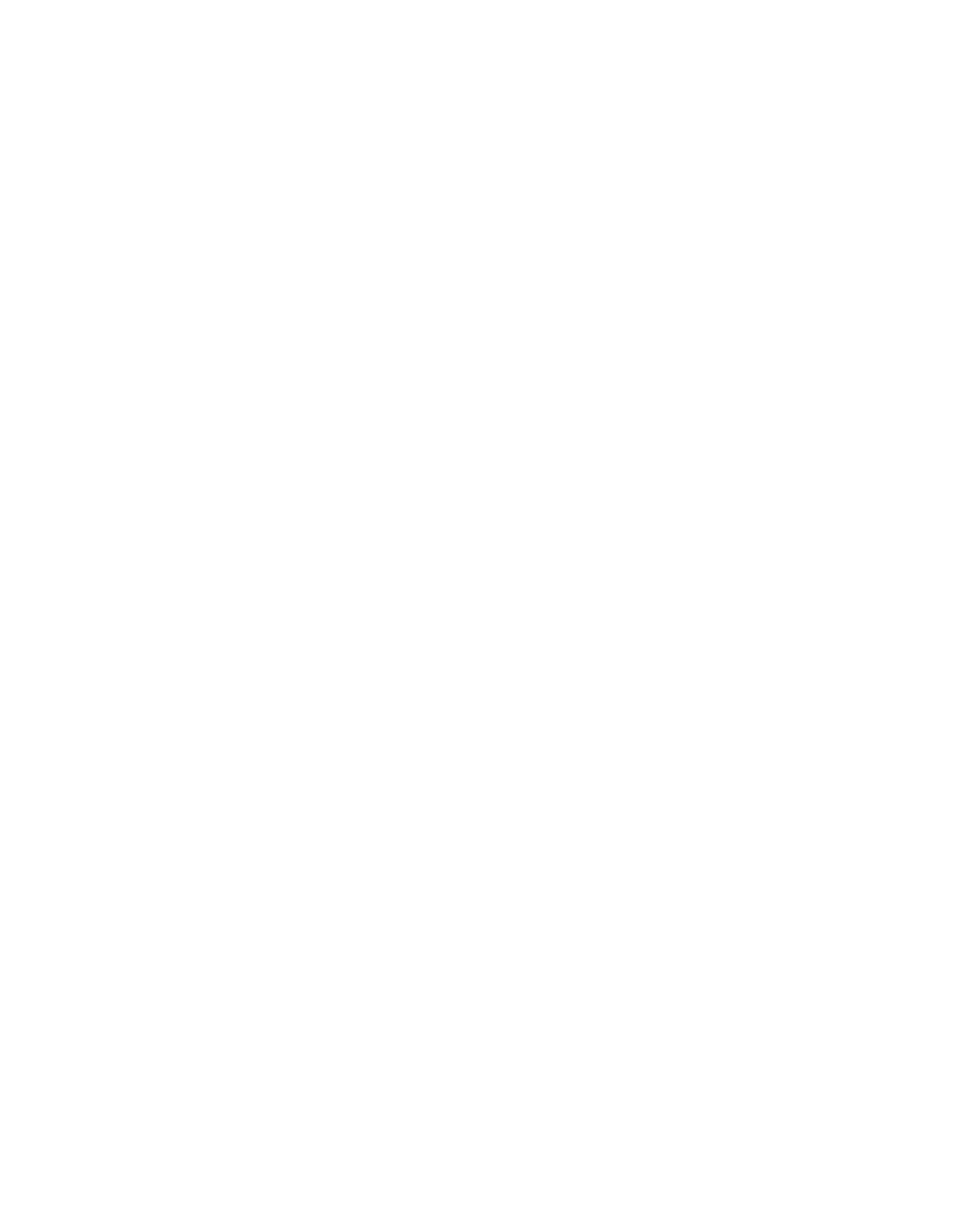# Mécanisme de sélection de réseau d'accés basé sur la qualité d'expérience dans les réseaux sans-fil hétérogène

Kandaraj Piamrat<sup>∗</sup>, César Viho<sup>†</sup>, Adlen Ksentini<sup>‡</sup>, Jean-Marie Bonnin§

> Thème  $COM - Systems$  communicants Equipes-Projets Dionysos

Rapport de recherche  $n^2 7282 - May 2010 - 16$  $n^2 7282 - May 2010 - 16$  pages

 $R\acute{e}sum\'{e}$ : Le réseau de prochaine génération (4G) commence à se déployer à travers le monde. Avec une variété de technologies de réseau et des restrictions de qualité de service sur les nouvelles applications multimédia, il est plus difficile pour les utilisateurs de sélectionner le meilleur réseau d'accès pour demander une connexion. Même si de nombreux mécanismes ont été proposés dans la littérature pour la prise de décision, aucun d'eux ne prend en compte la qualité d'expérience (QdE) perçue par l'utilisateur. Comme QdE représente la perception percue par l'utilisateur, notamment avec les communications multimédias de nos jours, il est donc un indicateur essentiel pour l'évaluation du réseau. Par conséquent, dans ce document, nous proposons un mécanisme de sélection de nouveaux réseaux qui prend en considération la qualité d'expérience pour la prise de décision. Il s'agit d'une approche basée sur l'utilisateur avec l'assistance de réseau ainsi une solution de compromis entre approche basée sur l'utilisateur et sur l'opérateur de réseau. L'idée principale est d'utiliser la qualité d'expérience des utilisateurs en cours dans les réseaux d'accès potentiels comme un indicateur pour sélectionner le meilleur réseau pour la demande de connexion. Nous avons implémenté et testé notre mécanisme dans le simulateur de réseau NS-2. Les résultats obtenus montrent que, même avec un mécanisme simple, nous pouvons considérablement améliorer la QoE de noeud mobile et l'équilibrage de charge entre les réseaux.

Mots-clés : Qualité d'Expérience, Mécanisme de Sélection, Réseaux d'Accs, Réseaux Hétérognes

- <sup>∗</sup> kandaraj.piamrat@irisa.fr
- † cesar.viho@irisa.fr
- ‡ adlen.ksentini@irisa.fr
- § jm.bonnin@telecom-bretagne.eu

Centre de recherche INRIA Rennes – Bretagne Atlantique IRISA, Campus universitaire de Beaulieu, 35042 Rennes Cedex Téléphone : +33 2 99 84 71 00 — Télécopie : +33 2 99 84 71 71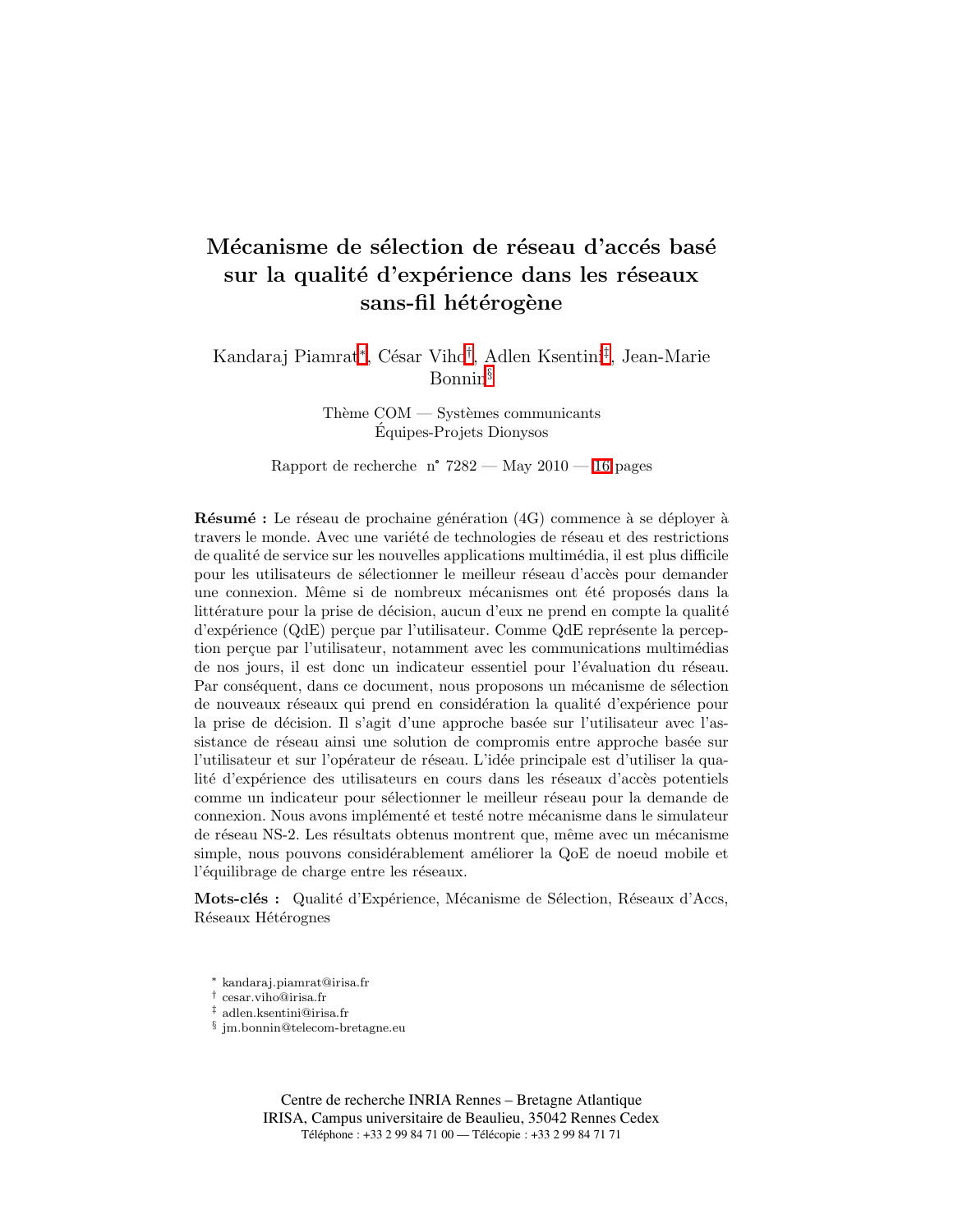# QoE-aware Network Selection in Wireless Heterogeneous Networks

Abstract: Deployment of next-generation network (4G) begins to spread throughout the world. With variety of network technologies and QoS restrictions on emerging applications; it is more difficult for users to select the best access network to request for connection. Even though many schemes have been proposed in the literature but none of them takes into account quality of experience (QoE) perceived by user for making decision. As QoE represents perception experienced by the user, it is thus an essential indicator for network evaluation, especially with multimedia communications nowadays. Therefore, in this paper we propose a novel network selection mechanism that takes quality of experience into consideration for decision making. It is a user-based and network-assisted approach thus a compromise solution between user and network benefit. The main idea is to use quality of experience of ongoing users in candidate networks as an indicator to select the best network for connection. We have implemented and tested our mechanism in network simulator NS-2. The obtained results illustrate that even with a simple mechanism; we can significantly improve QoE of mobile node and load balancing between networks.

Key-words: Quality of Experience, Network Selection, Access Networks, Heterogeneous Networks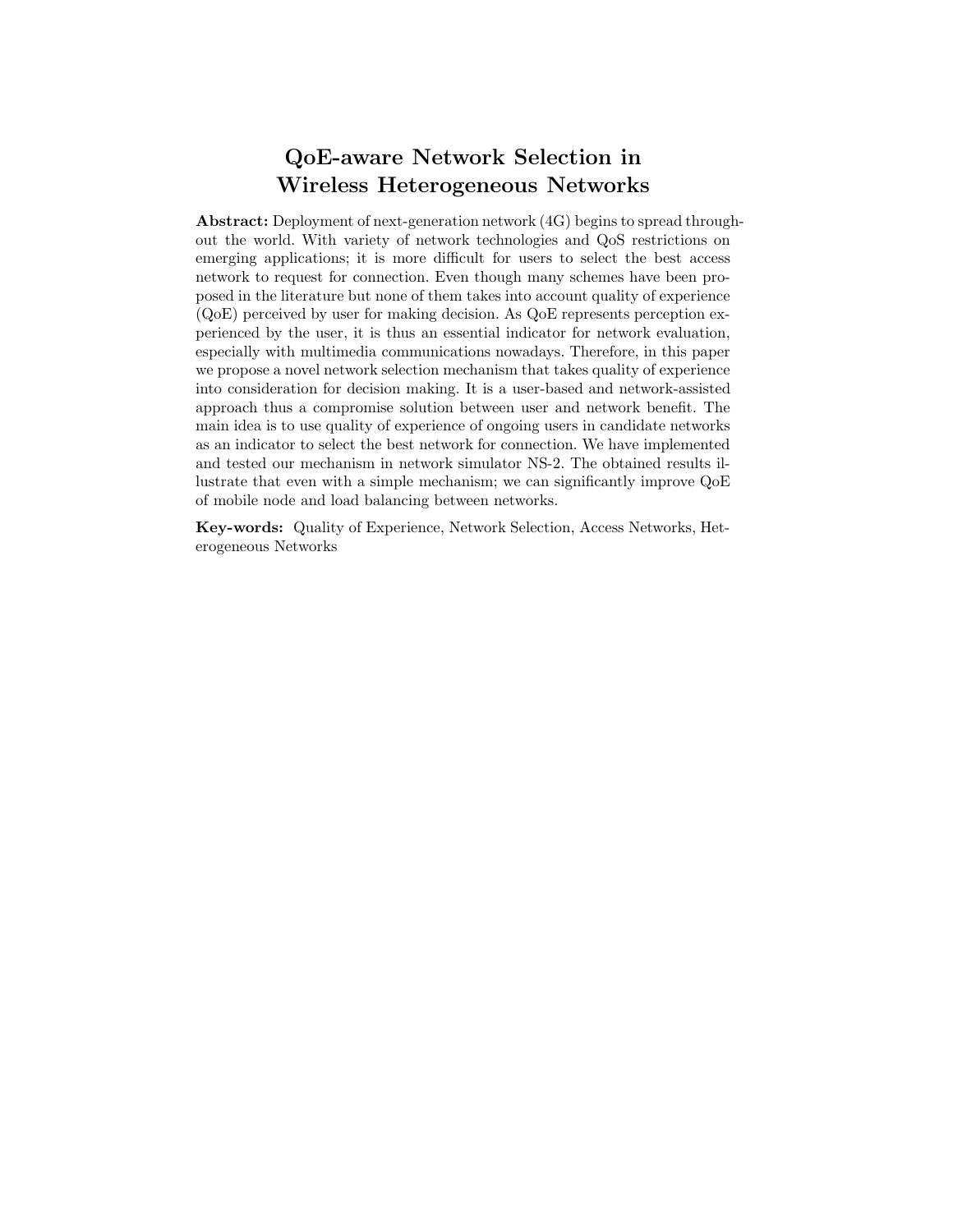## <span id="page-5-1"></span>1 Introduction

Currently, enormous progress has been made on heterogeneous environment. In addition to wired networks, the evolution of wireless network has led to deployment of various wireless technologies, namely, Cellular Networks, Wireless Local Area Network (IEEE 802.11), Digital Video Broadcasting, or Broadband Wireless Communication (IEEE 802.16). Recently, heterogeneous networks are becoming accessible and user terminals with more than one network interface can access simultaneously to these networks and can benefit from all available choices of technologies. Besides, the rising number of Internet users has pushed the deployment of many applications. Among them, multimedia applications such as video conference and voice over IP (VoIP) are becoming increasingly famous. However, multimedia applications have tight QoS requirements in order to achieve good perception at end-users. This introduces us to network selection issue, an important concern in today's heterogeneous environment.

From the literature [\[1\]](#page-17-0), there are two main approaches for network management. The first one is called *network-centric* approach, in which decisions are made at network operator and they are principally based on network operator's profit. On the contrary, the second approach called user-centric makes decision based on user's profit, generally, without considering network load-balancing or other users. It can be noticed that user-centric approach has the main drawback on load balancing issue, which can be caused when users only consider their own benefit while making decision. It could result in bad performance of the overall network.

For evaluating multimedia applications, a recent concept called Quality of Experience  $(QoE)$  [\[2\]](#page-17-1) has been introduced. It defines how user rates the perception of the running application. Hence, QoE is the most relevant quality indicator for multimedia applications. QoE can be evaluated in terms of Mean Opinion Score (MOS) shown in Table [1.](#page-5-0) However, it is difficult to ask people to mark the score and then adjust network parameters accordingly in real time. The evaluation process is very complex and time-consuming, it also needs manpower. Thus, it is not practical for real-time usage and an automatic QoE assessment tool is needed.

<span id="page-5-0"></span>

| <b>MOS</b> | Quality   | Impairment                   |
|------------|-----------|------------------------------|
| 5          | Excellent | Imperceptible                |
| 4          | Good      | Perceptible but not annoying |
| 3          | Fair      | Slightly annoying            |
| 2          | Poor      | Annoying                     |
|            | Bad       | Very annoying                |

Tab. 1 – Mean Opinion Score - MOS

In this paper, we will focus on network selection using user-centric approach while being compromised between user's profit and overall network condition. In order to overcome different limitations mentioned above, we propose in this paper a novel network selection mechanism with following contributions :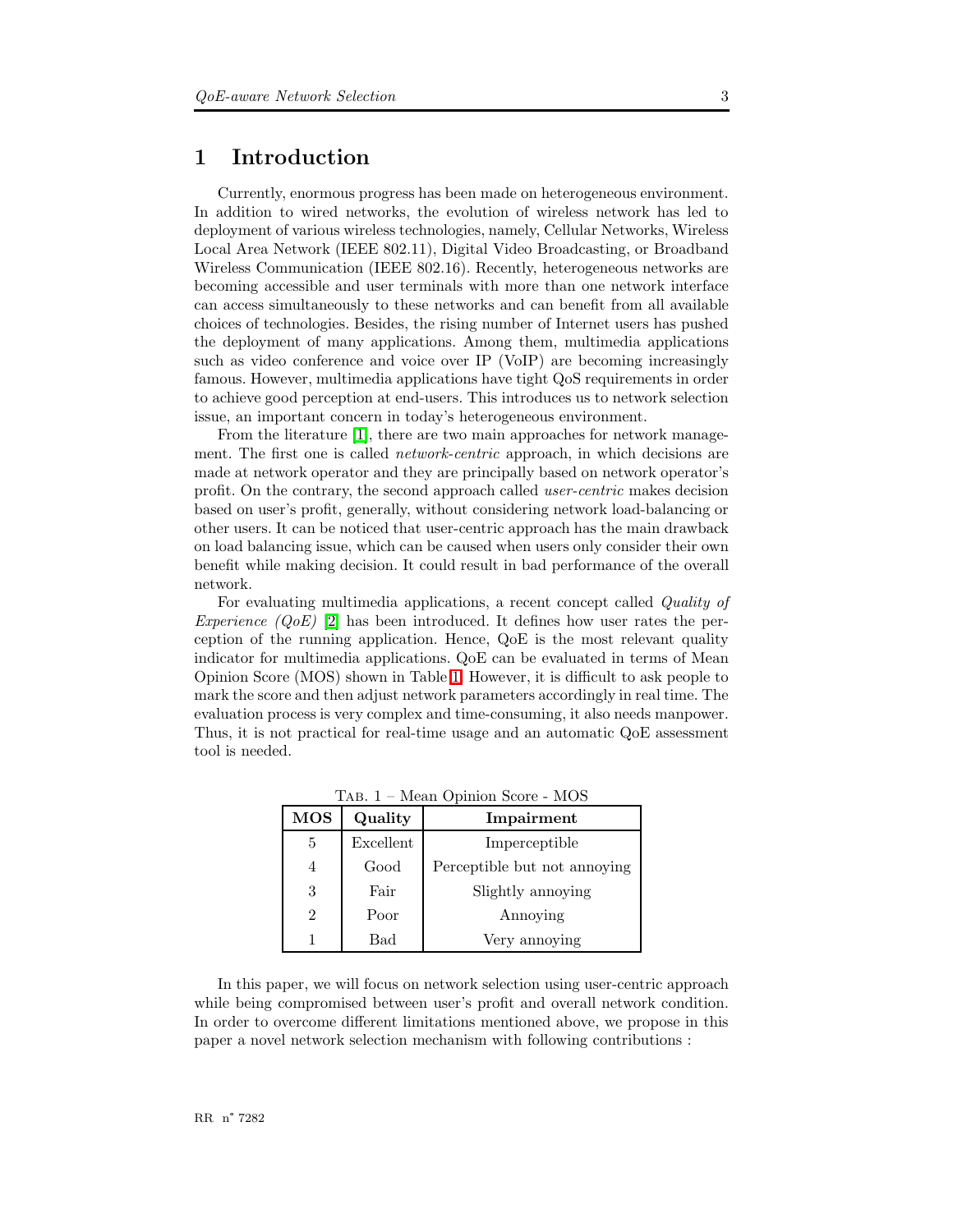- 1. We provide a novel network selection mechanism based on a critical factor, quality of experience, which is the most important factor for multimedia users nowadays. In addition, the QoE assessment is done in real time.
- 2. We deploy user-centric approach meaning that the most important factor for our scheme is user satisfaction. However, we balance the trade-off between user's profit and overall network condition by taking into account overall network users' satisfaction when making decision. Hence, we called it user-based and network-assisted approach.

The rest of this paper is organized as follow. We begin in section [2](#page-6-0) with a comprehensive summary of related works that presents recent schemes having as objective the network selection in heterogeneous environment. We continue with the proposed scheme in section [3.](#page-7-0) Then we describe test setup and present the results in section [4.](#page-9-0) Finally, we give conclusions and future works in section [5.](#page-16-0)

## <span id="page-6-0"></span>2 Related Works

The emergence of heterogeneous network has pushed the research in this area to progress very rapidly. Many schemes have been proposed. We begin here with Yang et al. [\[3\]](#page-17-2) who proposed *Customer Surplus* function to deal with non real-time transmission. In this protocol, users first survey their network interfaces and determine the list of available access networks. Next, they predict the transfer rate of each available network taking the average of the last five data transfers and then derive completion times. After that, they compute predicted utility, which is the relationship between the budget and the user's flexibility in the transfer completion time. Finally, for each candidate network, users compute consumer surplus, which is the difference between utility and cost charged by the network and they choose the best one to request for connection. It can be noticed that this scheme works fine in non real-time traffic but not for real-time multimedia service that is the most popular nowadays.

To handle handoff, Liu et al. [\[4\]](#page-17-3) proposed Profit Function. The authors associated each handoff with a profit that is decided by a target function with two parameters : bandwidth gain and handoff cost. Parameters used in the calculation of the gain include : (i) access networks along with their maximum bandwidth provided to a single user as well as capacity utilization ; (ii) application's maximum requirement on bandwidth ; (iii) access networks' bandwidths used by a mobile node for handoff. Then the authors defined a handoff cost as data volume lost due to handoff delay ; it corresponds to the volume of data which could have been transmitted during the handoff delay. Thus, the profit is a difference between gain and cost. At each handoff epoch, mobile node compares profit from each network and chooses the one that yields maximum profit. This scheme takes only bandwidth-related parameters into account. However, considering solely bandwidth cannot guarantee good QoE for multimedia applications.

Song and Jamalipour proposed network selection [\[5\]](#page-17-4) using analytical hierarchy process (AHP) to weigh QoS factors and using grey relational analysis  $(GRA)$  to rank networks. With QoS factors, the authors constructed an AHP hierarchy based on their relationships. QoS is placed in the topmost level as the objective ; main QoS factors describing network conditions are placed in the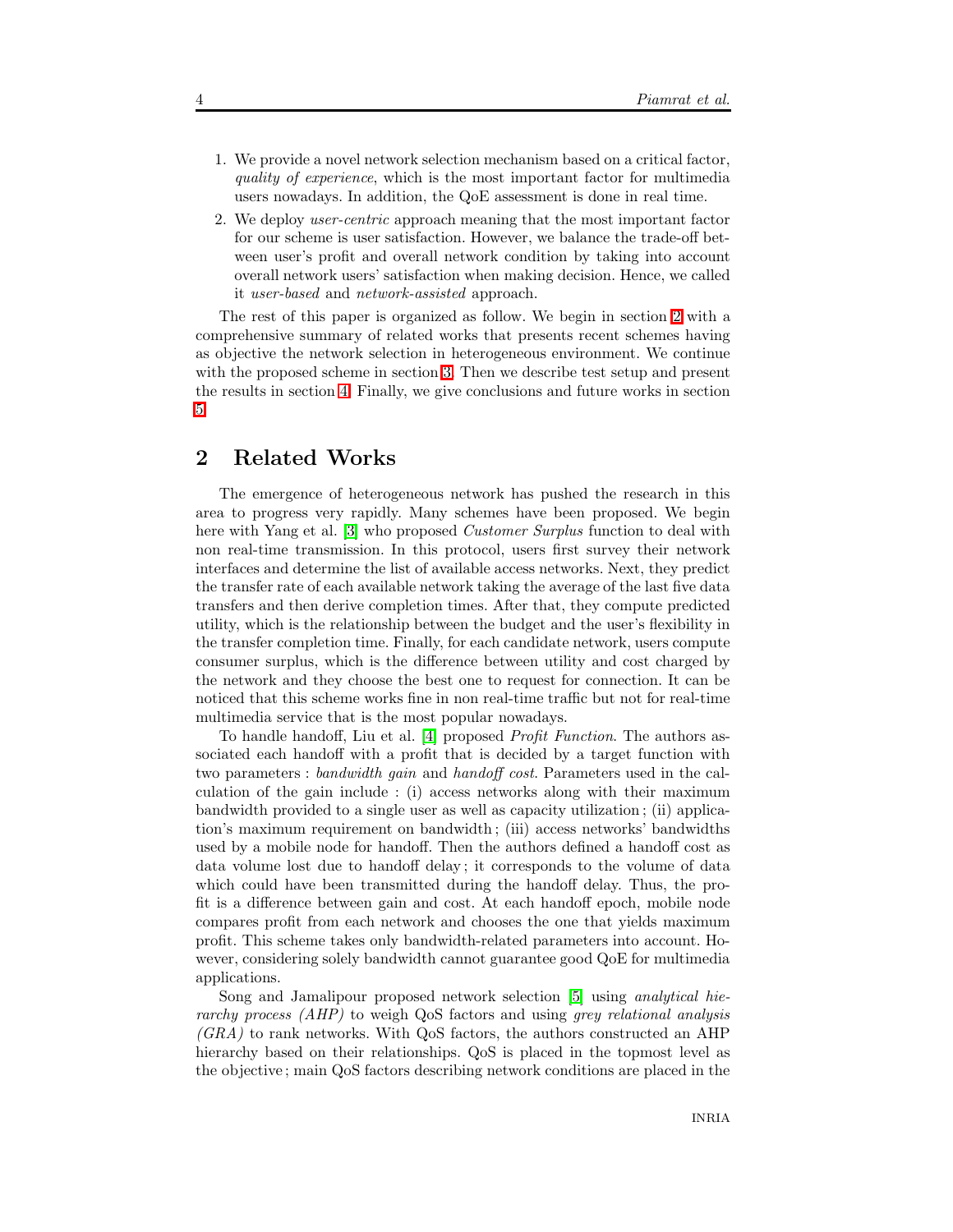second level. Moreover, factors have been decomposed into sub factors and they have been arranged in the third level. Finally, available solutions are arranged in the bottommost level. User-based data is collected and processed by AHP for weight computation. At the same time, network-based data are normalized by GRA, and then ideal network performance is defined following by calculation of the grey relational coefficient (GRC) which gives grey relationship between ideal network and the other. The calculation of GRC takes the previously computed weights into account; finally, the network with the largest GRC is the most desirable. This scheme takes many technical parameters into account but still does not include QoE, an essential factor for multimedia users.

Also deploying MADM (multi-attribute decision making), Wilson et al. [\[6\]](#page-17-5) proposed an algorithm based on Fuzzy Logic Controller (FLC) to evaluate fitness ranking of candidate networks. They differentiate decision making into three phases : pre-selection, discovery, and decision making. Pre-selection phase takes criteria from user, application, and network to eliminate unsuitable access networks from further selection. The authors implemented discovery phase based on fuzzy logic control, they fuzzify crisp values of the variables (network data rate, Signal to Noise Ratio (SNR), and application requirement data rate) into grade of membership in fuzzy set. Then these membership functions are used as input to the pre-defined logic rule base. Finally, overall ranking is obtained through defuzzification with weighted average method. It needs to be mentioned here that fuzzy logic control gives good result in this case of few metrics. However, if the metrics number increases, the system may become very complex and may give erroneous results.

Even though all proposed schemes have covered many aspects and have taken into account several parameters, they cannot guarantee users' satisfaction since none of them is interested in quality of experience metric, which is the most prominent factor in multimedia networking today. It is the reason why we conduct this investigation and on which our solution is positioning.

## <span id="page-7-0"></span>3 The Proposed Scheme

In this section, we first describe our decision mechanism. Then we give summary about how we obtain quality of experience in real time.

#### <span id="page-7-1"></span>3.1 Decision Mechanism

To provide information to users for decision making, a point of attachment (PoA) in our scheme broadcasts QoE information to all users within its range. The embedded MOS is the minimum score among all ongoing users of this PoA or perfect score if there is no ongoing users. We decide to diffuse the minimum score because we want the mobile node to be aware of what the worst quality it can get after the connection request. This can be done via signaling messages in IEEE 802.21 MIH (media independent handover) [\[7\]](#page-17-6).

Let  $OF$  be the objective function to be computed for each network. It is calculated by the sum of each criterion  $(C_i)$  times their weight  $(w_{ci})$ . Weight can be set as desired by users (all weights are equal by default). Hence,  $OF$  can be written as in equation (1) below.

$$
OF = \sum_{i=1}^{n} C_i * w_{ci}; \text{ where } \sum_{i=1}^{n} w_{ci} = 100 \tag{1}
$$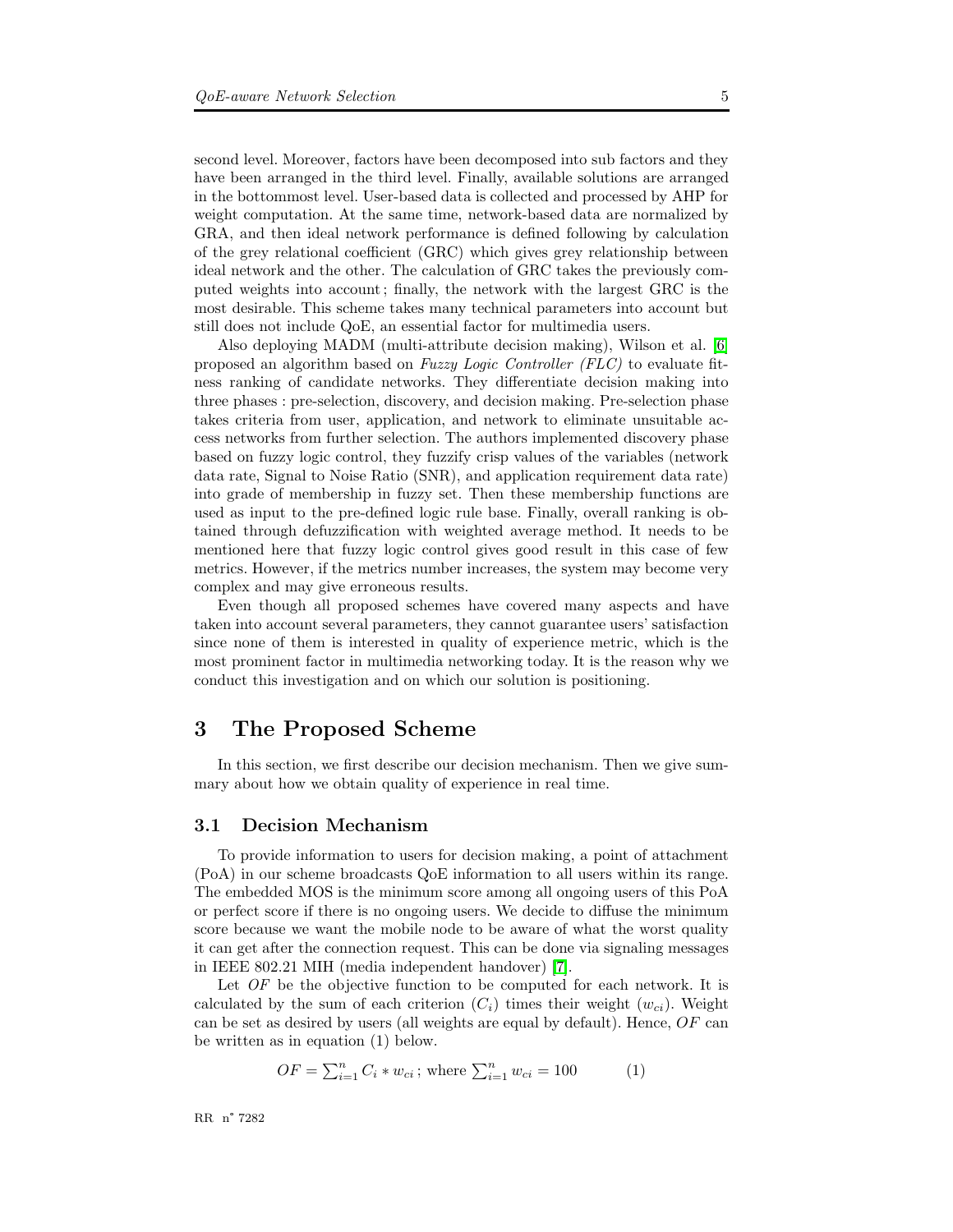The value of  $C_i$  is normalized by its maximum value, which gives  $C_i$  value in a range [0..1]. The sum of all weights is equal to 100, thus the score of each network is in a range of  $[0..100]$ . After having computed OF for all available networks, the mechanism selects the network that has the highest score for requesting connection. The other networks are arranged in a ranking table. If the connection request of the first choice network cannot be satisfied by network operator, the station tries the next one in the table respectively.

Taking an example, we assume that a mobile node or MN is multi-mode ; it is equipped with Ethernet, WLAN and 3G interfaces. Major factors influencing user decisions in network/handover selection are quality of experience  $(qoe)$ , cost (cost), and mobility (mob). Hence, the  $OF$  can be written as equation (2), where  $k$  is network technology.

$$
OF(k) = C_{qoe} * w_{qoe} + C_{cost} * w_{cost} + C_{mob} * w_{mob}
$$
 (2)

Table [2](#page-8-0) presents an example of criteria scoring. It can be noticed that QoE is the only parameter to be measured, the other two can be taken directly from the table.

| $1AD. 2$ UTIVITA DUBITIE |                              |                        |              |  |  |  |
|--------------------------|------------------------------|------------------------|--------------|--|--|--|
| Technology               | <b>Quality of Experience</b> | $\cos t$               | Mobility     |  |  |  |
| Ethernet                 | to be measured $(x/5)$       | free $(5/5)$           | none $(1/5)$ |  |  |  |
| WLAN                     | to be measured $(y/5)$       | low $\left(3/5\right)$ | low $(3/5)$  |  |  |  |
| <b>UMTS</b>              | to be measured $(z/5)$       | high $(1/5)$           | high $(5/5)$ |  |  |  |

<span id="page-8-0"></span>Tab. 2 – Criteria Scoring

To have some guarantees on QoE, we propose threshold-based mechanism, the threshold indicates a border beyond which the quality of experience may not be guaranteed. This step is done after network ranking to ensure that the winning network can suit user satisfaction. For that, the mobile user sets its threshold MOS ( $most<sub>th</sub>$ ) then compares it with minimum score ( $mos<sub>min</sub>$ ) obtained from the winning network. We define this threshold as the acceptable MOS plus an absorber; i.e.  $mos_{th} = mos_{acpt} + mos_{abs}$ . If the minimum score is higher or equal to this threshold, then the connection is launched. Otherwise, the mobile node may revise its weight assignment or QoE expectation. One exception exists, in which we called it forced handover. The connection is launched even when the minimum score is less than threshold. For instance, when the candidate network is the only available network in the area ; if handover is not executed, the mobile node will lose its connectivity. Please note that the absorber is very delicate to define as we deal with quality of experience. To ensure high quality of experience, user may set this absorber to a high value but the trade-off is that it may not find an appropriate candidate if the expectation is too high.

#### <span id="page-8-1"></span>3.2 Obtaining QoE in Real Time

As mentioned earlier, it is very difficult to obtain subjective evaluation (QoE) in real time. However, there exist some techniques that enable real-time assessment. We briefly describe the techniques called PSQA (Pseudo-Subjective Quality Assessment) [\[8\]](#page-17-7) deployed in our scheme below.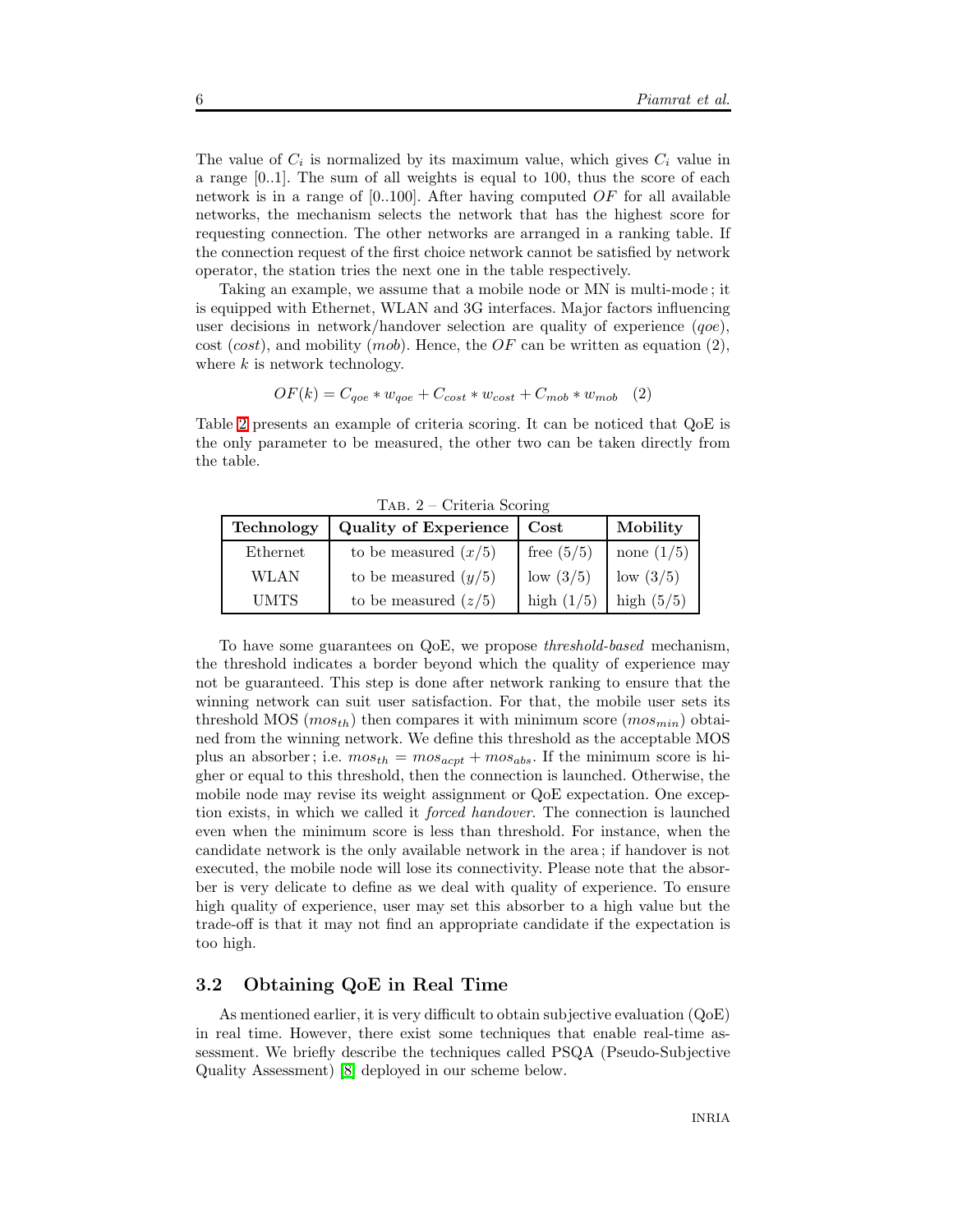PSQA is based on statistic learning using random neural network (RNN). The idea is to train the RNN to learn the mapping between QoE score and technical parameters so that we can use a trained-RNN as a function to give QoE score in real time. In order to use this tool, three steps need to be done beforehand. We summarize them as follow.

- 1. Configuration : We first choose configurations, which are sets of quality affecting parameters along with their ranges of values that will be used for the RNN training. Then we take several video sequences to be distorted with the configurations previously chosen. For this scheme, parameters are loss rate and mean loss burst size at application frame level.
- 2. Training : We ask for a panel of human observer to evaluate the distorted videos and then we store the configurations and corresponding MOS into two databases : training and validation databases. After that, we train the RNN to learn the mapping of configurations and scores as defined in the training database. Once the tool has been trained, we have a function  $f()$ that can map any value of parameters into MOS.
- 3. Validation : Trained RNN is validated by comparing value given by the  $f()$  at the point corresponding to each configuration in the validation database. If the values are closed enough, the RNN is validated ; otherwise, we have to review chosen configurations.

Once RNN has been validated, PSQA can be used anywhere in real time without interaction from human. It needs values of technical parameters as input and it gives scores (in MOS) as if there were real humans marking the playing media. In our scheme, PSQA runs at point of attachment level.

## <span id="page-9-0"></span>4 Performance Evaluation

We compare our proposition with a scheme, called *Priority-based*, in which the decision making is based on priority classification. This priority concerns network interface technology/type. Highest priority goes to Ethernet interface, following by WLAN, and UMTS technology respectively. This classification is implemented in real Mobile IP tool such as Segco Mobile IP [\[9\]](#page-17-8) as well as in NS-2 from NIST [\[10\]](#page-17-9). The reason for this classification is very high bandwidth and no cost of Ethernet, following by medium bandwidth and low cost of WLAN, and low bandwidth and high cost of UMTS regardless of its high mobility. In this section, we first describe the implementation and test setup along with our testbed configuration and topology, and then we continue with the obtained results.

#### <span id="page-9-1"></span>4.1 Implementations in Network Simulator NS-2

We based our implementation on NS-2 with NIST add-on [\[10\]](#page-17-9) (mobility extension : IEEE 802.21 model and 802.11), which enables simulations of heterogeneous environments. This simulation platform incorporates a variety of access networking technologies to run jointly.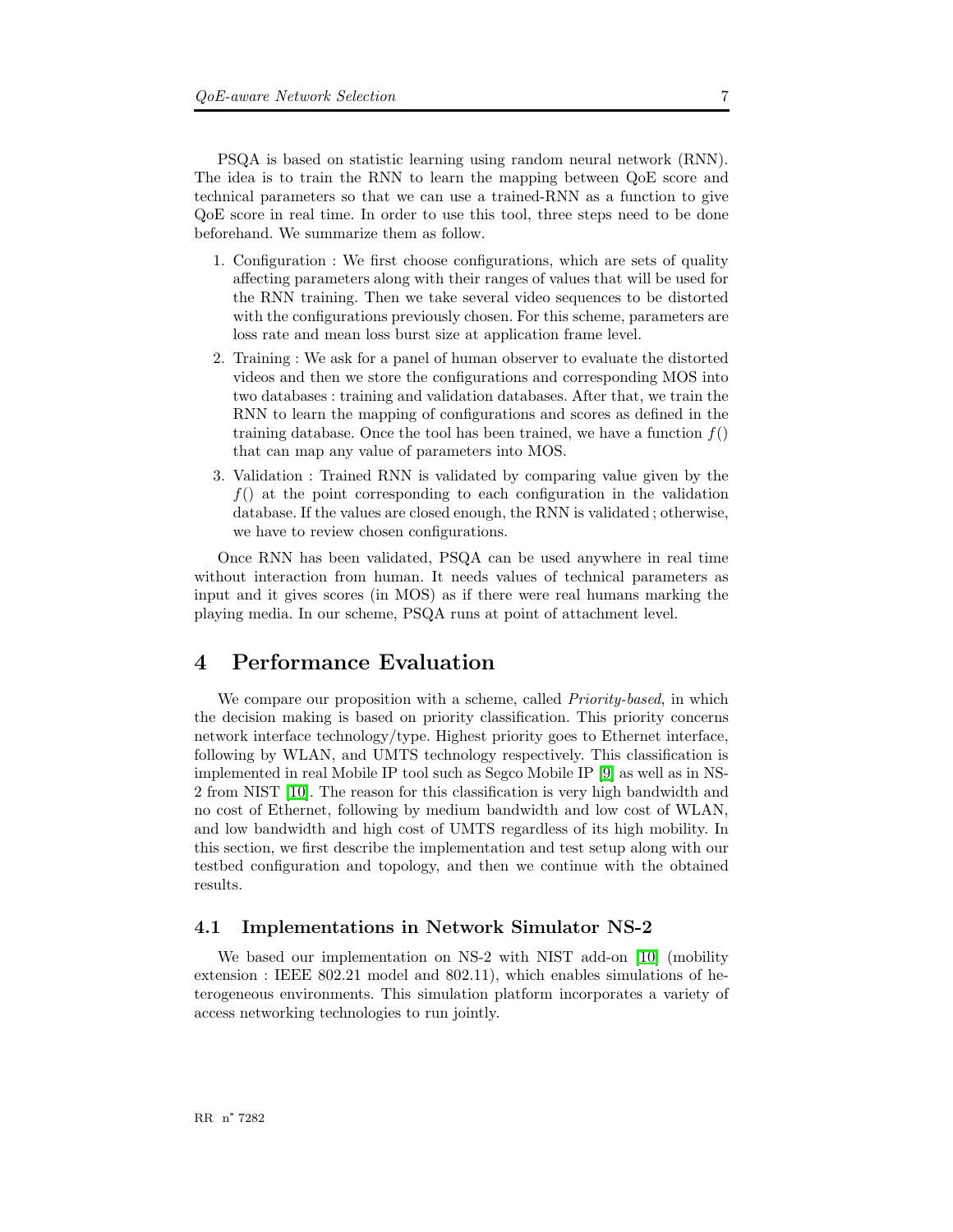We have integrated three other modules into NS-2 :

- videotrace : this module is used for enabling video streaming application in NS-2. It enables transmission of parsed traces from real video sequences within NS-2.
- rnn : this module is used for PSQA functioning. We have developed this module based on RNN source code from colleagues in our research group [\[11\]](#page-17-10). The basic code contains all functionalities necessary for using RNN such as creation, training, and validation. The interactions between RNN and NS-2 have been implemented to enable communications of RNN input/output with NS-2.
- handover : in NS-2 from NIST, 802.21 module provides network and handover selection according to priority. The terminal connects to the new network if it is better than the current one according to the order of technology. We modified this module in order to add the decision making based on quality of experience as previously described.

#### <span id="page-10-1"></span>4.2 Test Setup

The scenario is presented in Fig[.1.](#page-10-0) Mobile node (MN) is a multi-interface terminal. It is equipped with UMTS and WLAN interfaces. At the beginning, the only available network present is UMTS so the MN starts its connection via UMTS. The MN moves during the connection until it enters WLAN coverage (after 24s). There are two possibilities, either MN stays in the same network or MN hands over to WLAN.



<span id="page-10-0"></span>Fig. 1 – Network Topology

We deploy  $mos_{acpt} = 3$  because this value is the standard acceptable level of QoE for video streaming application. As for  $m\omega_{abs}$ , we have conducted some tests with different values (2.0, 1.5, 1.0, 0.5, 0.0) in order to see how network behaves with its variation. Fig[.2](#page-11-0) shows how quality of experience and throughput behave with decreasing values of absorber. As mentioned before, if this value is high and an appropriate network exists then quality of experience will be very good. However, if we analyze closer we can see that throughput in this type of network is very low ; the reason is because network dedicates the whole bandwidth to only a few connections. In addition, as the expectation is high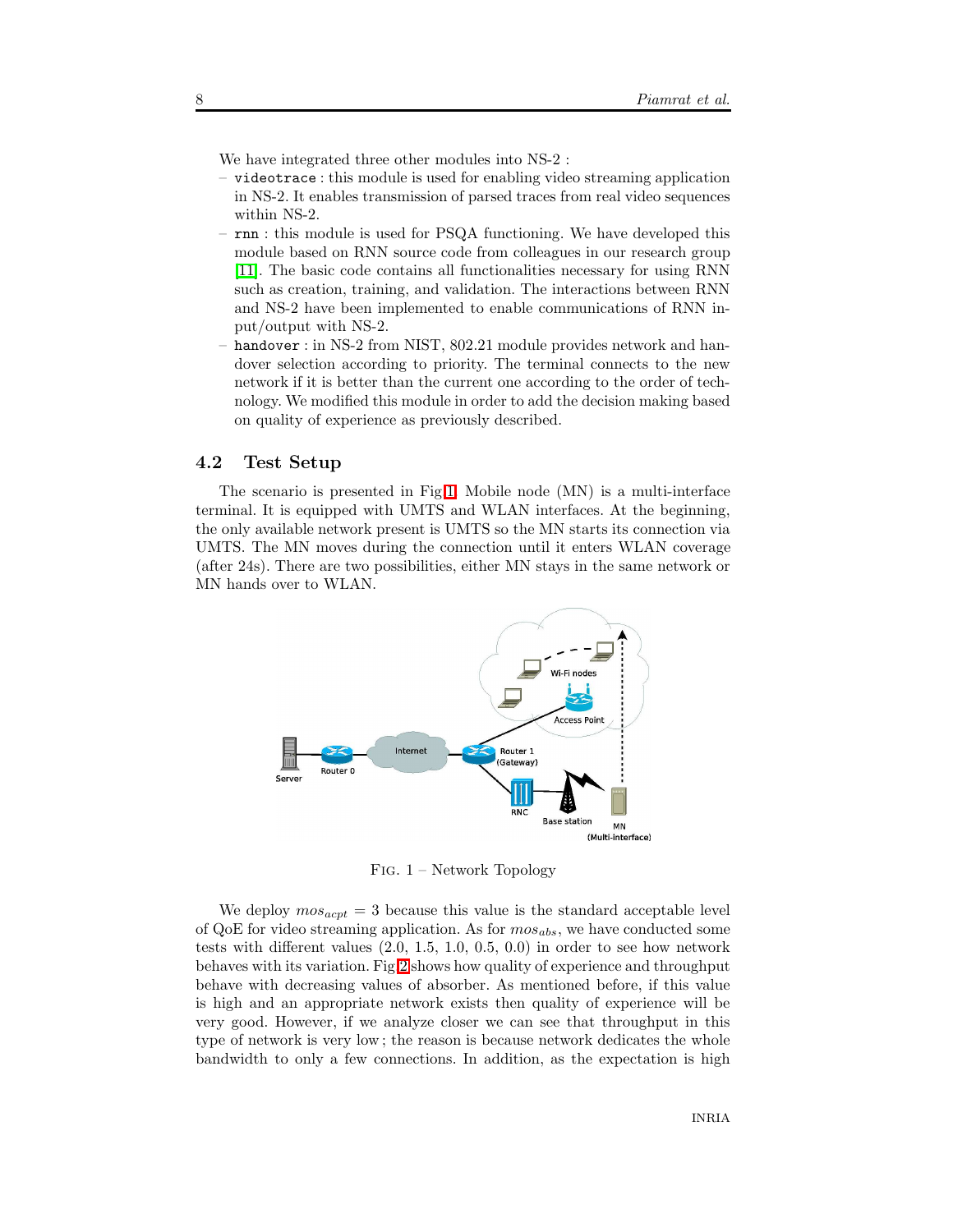hence it is difficult to find an appropriate network. On the contrary, if the value of absorber is lower, the quality of experience decreases and the throughput of the network increases accordingly. Considering all criteria mentioned above, we deploy  $mos_{abs} = 1.0$  and thus  $mos_{th} = mos_{acpt} + mos_{abs} = 4$ .



<span id="page-11-0"></span>Fig. 2 – Network behavior with different absorbers

We illustrate scenario 1 with moderate network condition and scenario 2 with worst condition. We would like to show that if everything is doing fine, we do not need to have any precaution or management mechanism. However, when the condition degrades, some adaptations needs to be done in order to alleviate the situation. In our case, we show how our proposed mechanism can guarantee mobile node having good quality of experience. We also provide the preliminary result for introducing admission control, which can be done by network operator to also ensure quality of ongoing users.

#### <span id="page-11-1"></span>4.3 Results

We present results from the previously described scenario : moderate condition and critical condition, in terms of quality of experience (MOS) and bandwidth utilization (throughput).

#### <span id="page-11-2"></span>4.3.1 Moderate condition

The most important metric is user satisfaction. For measuring user satisfaction of the running application, we consider the quality of experience in terms of MOS as previously described. Fig[.3](#page-12-0) presents the quality of experience perceived by ongoing connections within the Wi-Fi network. The graph presents the lowest scores among all Wi-Fi users in time. It can be noticed that QoEbased scheme performs slightly better than the priority-based scheme but there is not much difference. Nevertheless, minimum scores obtained with QoE-based scheme stays above 4 (Good quality) most of the time and does not decrease below 3 (Fair quality). On the contrary, scores obtained with priority-based scheme go below 3 (*Fair* quality) and reaches 2 (*Poor* quality) twice. Regarding the quality of experience obtained at MN, we can clearly observe improvement obtained with QoE-based scheme in Fig[.4.](#page-12-1) Since there is not any other traffic in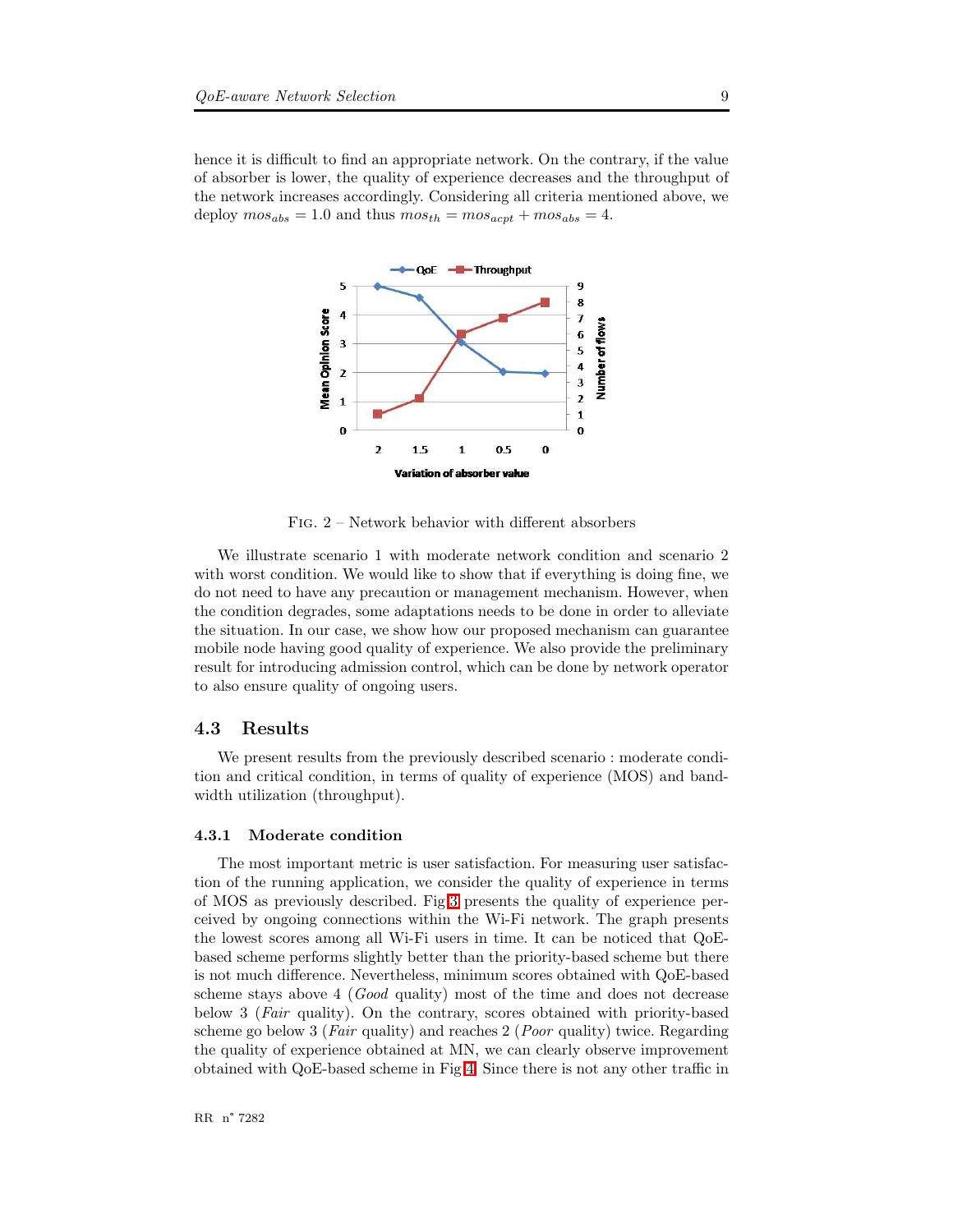UMTS, MN would rather stay in the same network and get perfect score than hand over to WLAN and get fluctuating scores. However, the fluctuation in this case is not crucial as it stays above 4 all the time.



<span id="page-12-0"></span>Fig. 3 – Quality experienced by WLAN nodes under moderate condition



Fig. 4 – Quality experienced by MN under moderate condition

<span id="page-12-1"></span>Fig[.5](#page-13-0) and Fig[.6](#page-13-1) present bandwidth utilization in UMTS and WLAN respectively. It can be seen that QoE-based scheme provides a better balance of load between the two networks. This is because load is automatically distributed by MOS indicator. User selects network with higher MOS, which is generally low-loaded, and hence load is better distributed. On the contrary, when using priority-based, the scheme does not take any concern of quality into account and blindly change user into WLAN expecting larger bandwidth and lower cost.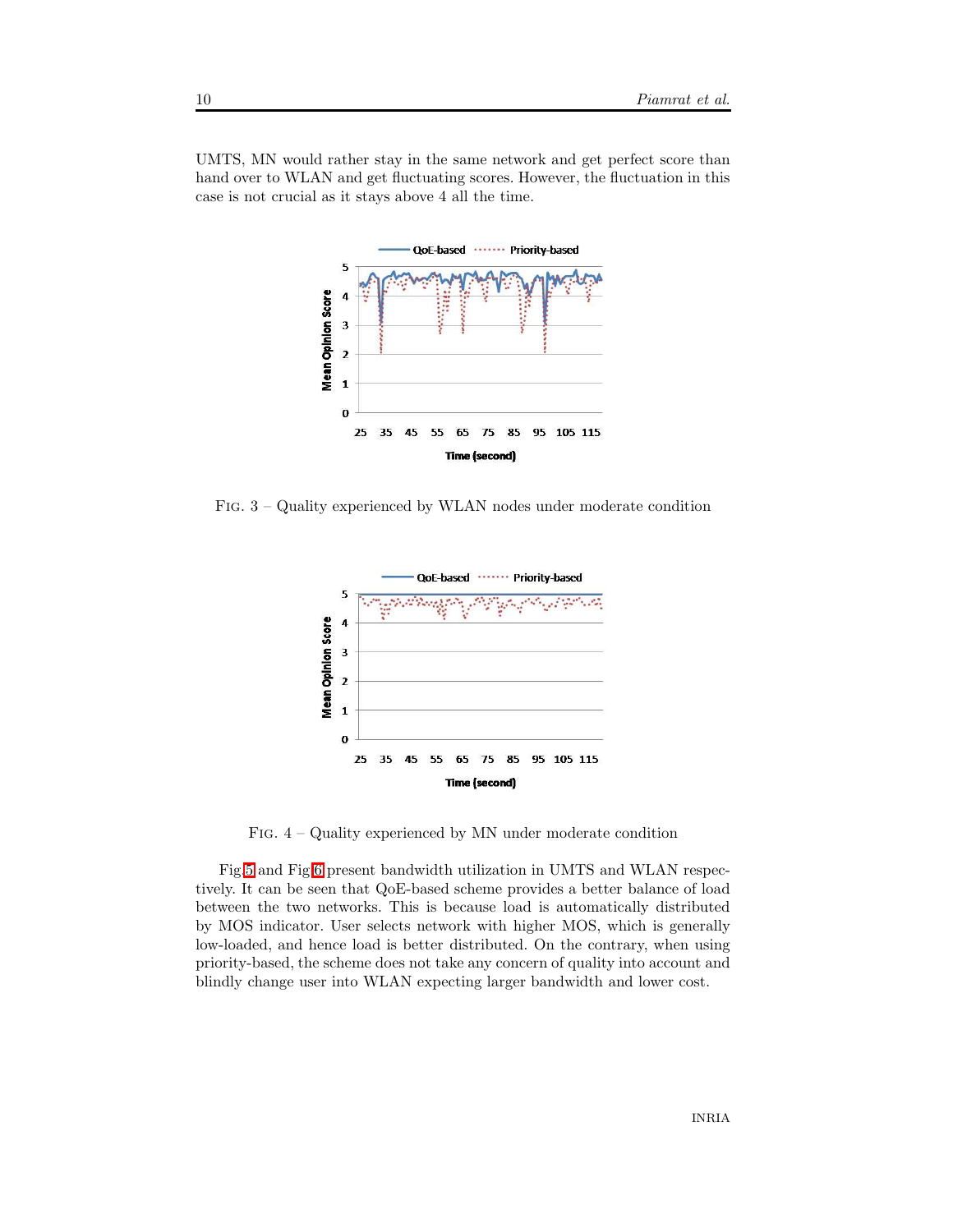

<span id="page-13-0"></span>Fig. 5 – Throughput in UMTS network



<span id="page-13-1"></span>Fig. 6 – Throughput in WLAN under moderate condition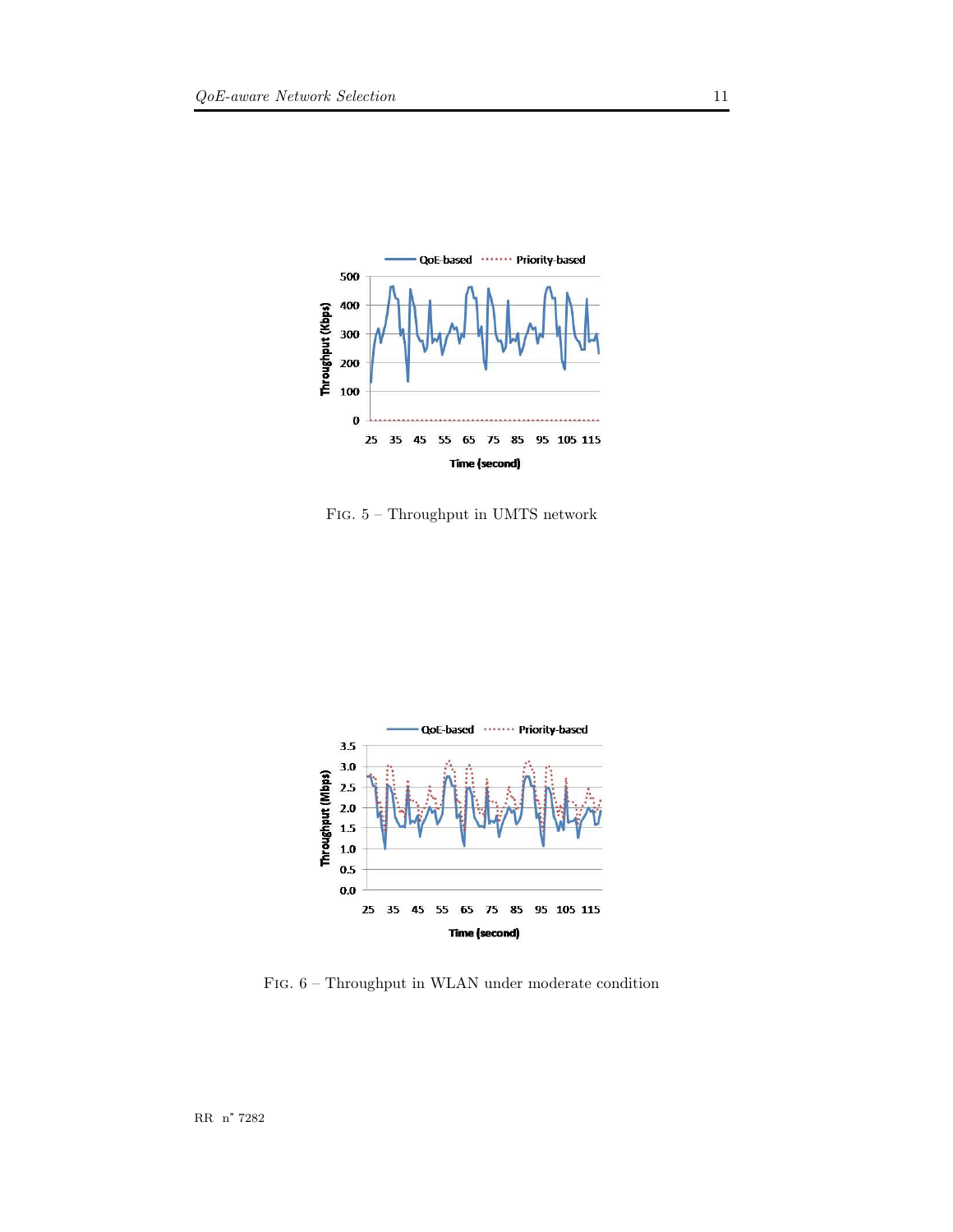#### <span id="page-14-1"></span>4.3.2 Critical condition

In order to show how the situation can become much worst, we illustrate in this scenario the case when load in WLAN is increasing in time. The MN decides whether to execute or not a handover in this situation.

Fig[.7](#page-14-0) presents quality of experience of ongoing connections in WLAN. The blue curve results from QoE-based scheme, in which the MN decided not to enter WLAN after seeing MOS condition of ongoing users. The red curve results from priority-based scheme, in which the MN continues to make a handover to WLAN regardless of current WLAN condition. It can be noticed that our scheme outperforms priority-based scheme by providing good quality of experience, minimum MOS is close to 5 (*Excellent* quality) most of the time. On the other hand, minimum MOS of priority-based scheme performs badly. Even though, majority of score is above 3 (*Fair* quality) but it drops close to 2 (*Poor* quality) many times. As for MN, its quality of experience has a great improvement as we can observe in Fig[.8.](#page-15-0) MN obtains perfect scores along the session with our QoE-based mechanism. On the contrary, it obtains a very fluctuating score with priority-based scheme and sometimes it drops closed to 1 (Bad quality).

For bandwidth utilization, the result of UMTS load distribution is similar to Fig[.5](#page-13-0) as we leave the UMTS network with no previous traffic. On the other hand, the WLAN throughput of priority-based scheme is shifted up a little as can be seen in Fig[.9.](#page-15-1) This is because WLAN has more traffic flows in the network. It can be remarked here that there is always a trade-off between bandwidth utilization in a network, load balancing between different networks, and quality of experience. In general, network operator wants to take the most profit from available bandwidth and sometimes ignores the result in quality experienced by users. We can see from this example (red curves) that when bandwidth utilization is high in WLAN (Fig[.9\)](#page-15-1), the QoE of ongoing users becomes poorer  $(Fig.7 \text{ and } Fig.8).$  $(Fig.7 \text{ and } Fig.8).$  $(Fig.7 \text{ and } Fig.8).$  $(Fig.7 \text{ and } Fig.8).$  $(Fig.7 \text{ and } Fig.8).$ 



<span id="page-14-0"></span>Fig. 7 – Quality experienced by WLAN nodes under critical condition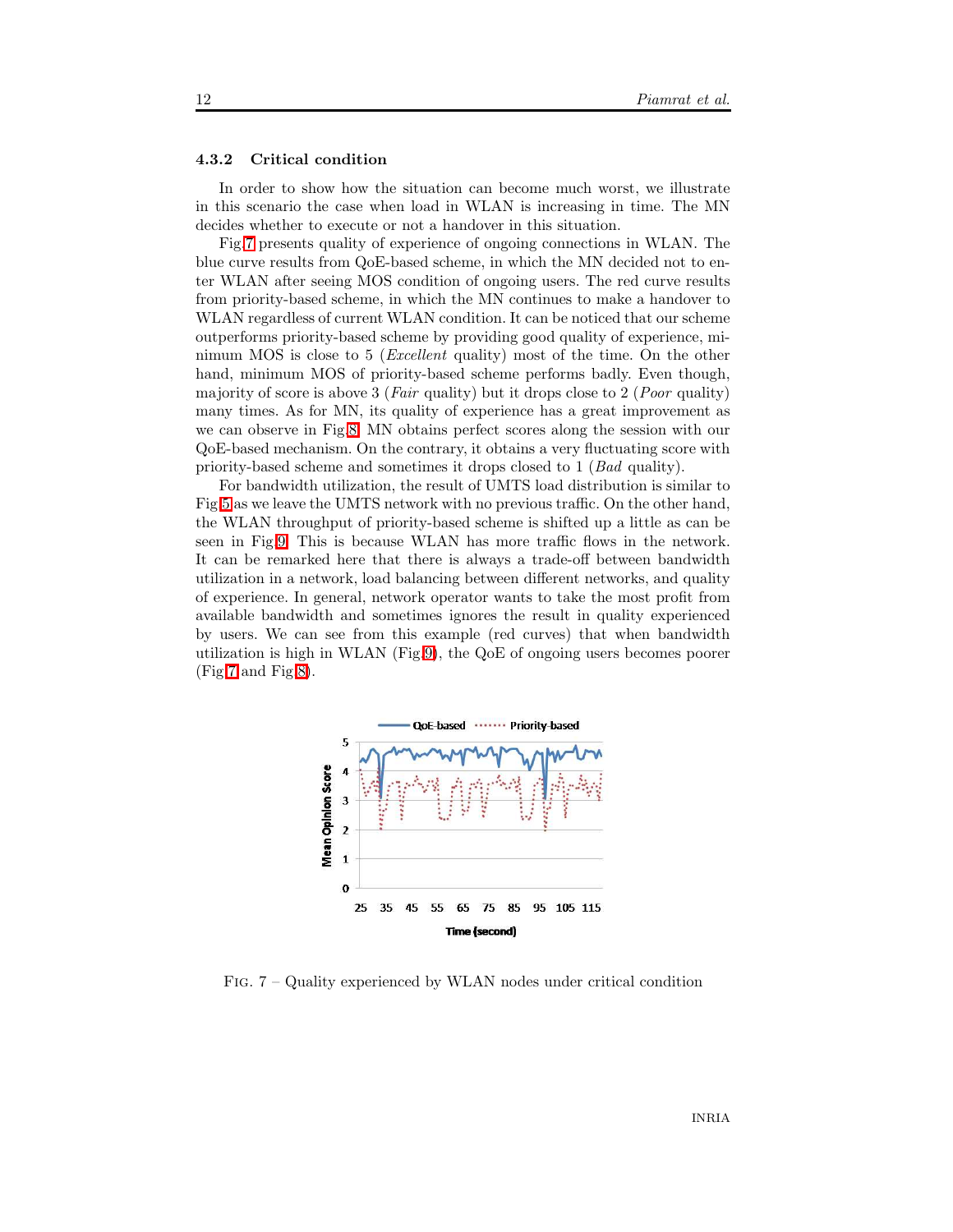

<span id="page-15-0"></span>Fig. 8 – Quality experienced by MN under critical condition



<span id="page-15-1"></span>Fig. 9 – Throughput in WLAN under critical condition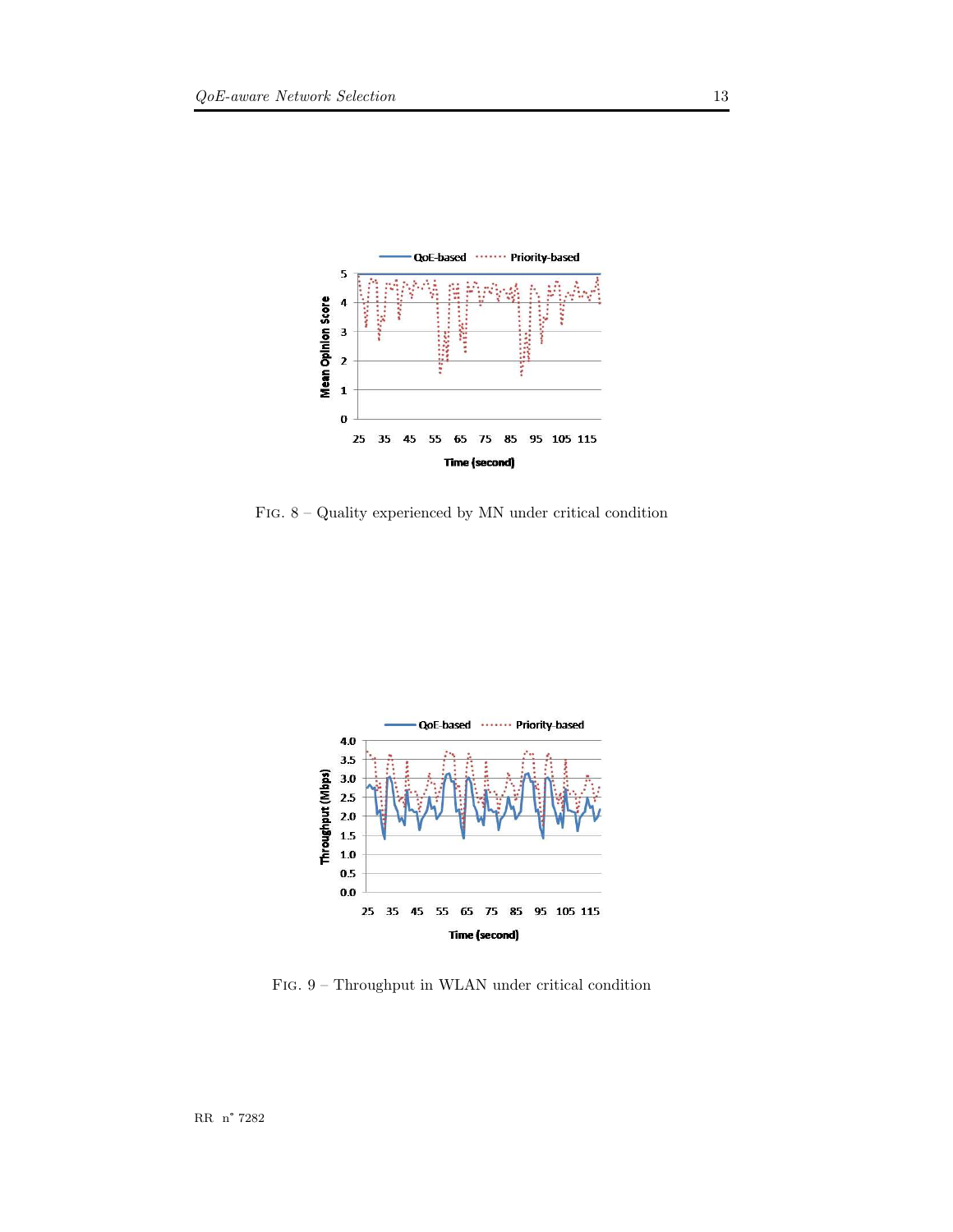#### <span id="page-16-2"></span>4.3.3 Discussion

It can be seen that network selection mechanism is useful for making decision when entering the network. However, it should be mentioned here that this procedure only guarantee the entrance phase. A bad result can still be obtained later even with our network selection mechanism. This is the case in which WLAN load continues to increase after the handover of MN. In such a case, quality of experience can continue to degrade until very bad performance.

We investigate deeper to see how the quality of experience can be influenced by network load. We present in Fig[.10,](#page-16-1) MOS evaluation with increasing number of traffic in WLAN. The blue curve presents average MOS in time whereas the red curve presents the lowest MOS in time. It can be seen that MOS decreases when network load increases. In this situation, network operator needs to take an action in order to maintain quality of experience at acceptable level. Management mechanism such as admission control can be used for that. For instance, the network operator can filter incoming connection with, for example, MOS of ongoing users. This can help in maintaining good quality of experience for everyone.



<span id="page-16-1"></span>FIG.  $10 -$ Quality experienced by WLAN nodes with increasing traffic

## <span id="page-16-0"></span>5 Conclusion

We have proposed a novel network selection mechanism based on quality of experience. This quality represents how ongoing users face with current network condition. We compare our scheme with priority-based scheme currently in use on many Mobile IP implementations. The obtained results show that our scheme performs better in order to guarantee both quality of handover user (MN) and ongoing users in target network. The load distribution is also better in our case as UMTS network can gain some throughputs from MN.

This preliminary results show that even with simple mechanism, we can see improvement in the results. In the future, we planned to improve our network selection process and more sophisticate mechanism will be proposed. In addition,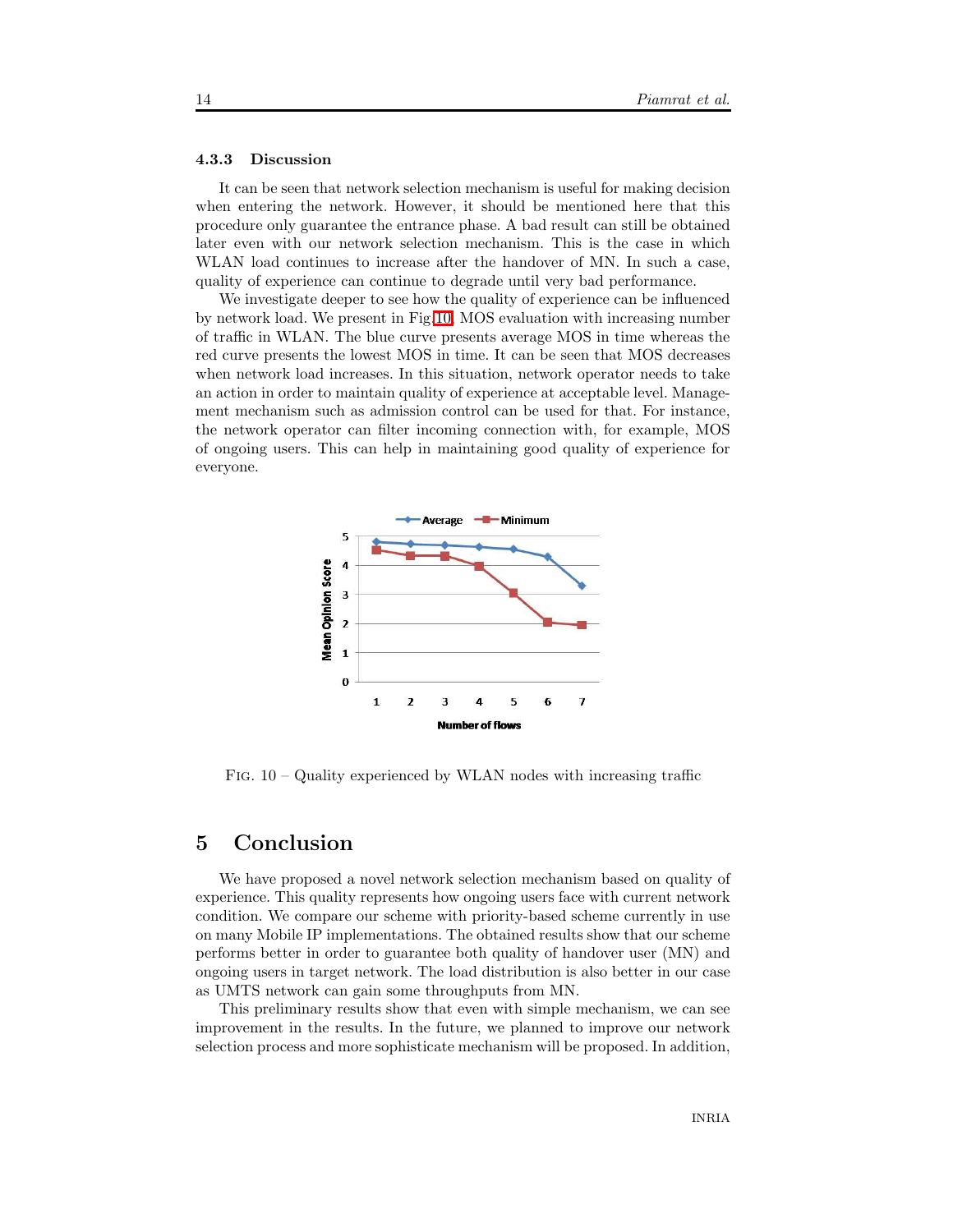more complex scenario will be deployed to compare QoE-based scheme with other handover schemes such as QoS handovers.

One thing we have remarked here is that when everything is fine, whatever mechanism can provide correct quality of experience (as in scenario1). But when network condition degrades (scenario 2), an efficient selection mechanism is necessary in order to obtain good QoE performance hence our proposed scheme.

Also, we try to illustrate that network selection alone is not enough. It can only help mobile user to select the best network at the moment but it cannot guarantee that network condition will not change after the selection process is finished. We give the primary result of quality evaluation with increasing number of flows. This shows that at some points, admission control is necessary in order to maintain good QoE for all users. In the future, we plan to investigate admission control issue as well.

## <span id="page-17-0"></span>Références

- [1] K. Piamrat, A. Ksentini, J.-M. Bonnin, and C. Viho, "Radio resource management in emerging heterogeneous wireless networks," Computer Communications, vol. In Press, Uncorrected Proof.
- <span id="page-17-1"></span>[2] ITU-International Telecommunication Union, "Definition of Quality of Experience (QoE)," Reference : TD 109rev2 (PLEN/12), January 2007.
- <span id="page-17-2"></span>[3] X. Yang, J. Bigham, and L. Cuthbert, "Resource management for service providers in heterogeneous wireless networks," IEEE Wireless Communications and Networking Conference, 2005. WCNC'05, vol. 3, pp. 1305–1310, 13-17 March 2005.
- <span id="page-17-3"></span>[4] X. Liu, V. Li, and P. Zhang, "Joint Radio Resource Management through Vertical Handoffs in 4G Networks," IEEE Global Telecommunications Conference, 2006. GLOBECOM '06., pp. 1–5, Nov.-Dec. 2006.
- <span id="page-17-4"></span>[5] Q. Song and A. Jamalipour, "A network selection mechanism for next generation networks," IEEE International Conference on Communications, 2005. ICC 2005., vol. 2, pp. 1418–1422 Vol. 2, 16-20 May 2005.
- <span id="page-17-5"></span>[6] A. Wilson, A. Lenaghan, and R. Malyan, "Optimising wireless access network selection to maintain qos in heterogeneous wireless environments," Wireless Personal Multimedia Communications, 2005. WPMC'05, 18-22 Sep. 2005.
- <span id="page-17-6"></span>[7] "Media Independant Handover Services, IEEE Standards Draft 802.21, Rev. 4.0, 2007."
- <span id="page-17-7"></span>[8] S. Mohamed and G. Rubino, "A study of real-time packet video quality using random neural networks," Circuits and Systems for Video Technology, IEEE Transactions on, vol. 12, no. 12, pp. 1071–1083, Dec 2002.
- <span id="page-17-8"></span>[9] "Secgo Mobile IP," http ://www.secgo.com/.
- <span id="page-17-9"></span>[10] National Institute of Standards and Technology (NIST), Advanced Network Technologies Division (ANTD), "The Network simulator NS-2 NIST addon : IEEE 802.21 model (based on IEEE P802.21/D03.00)," January 2007, http ://www.antd.nist.gov/seamlessandsecure/.
- <span id="page-17-10"></span>[11] G. Rubino, "The PSQA project," INRIA Rennes-Bretagne Atlantique, http ://www.irisa.fr/armor/lesmembres/Rubino/myPages/psqa.html.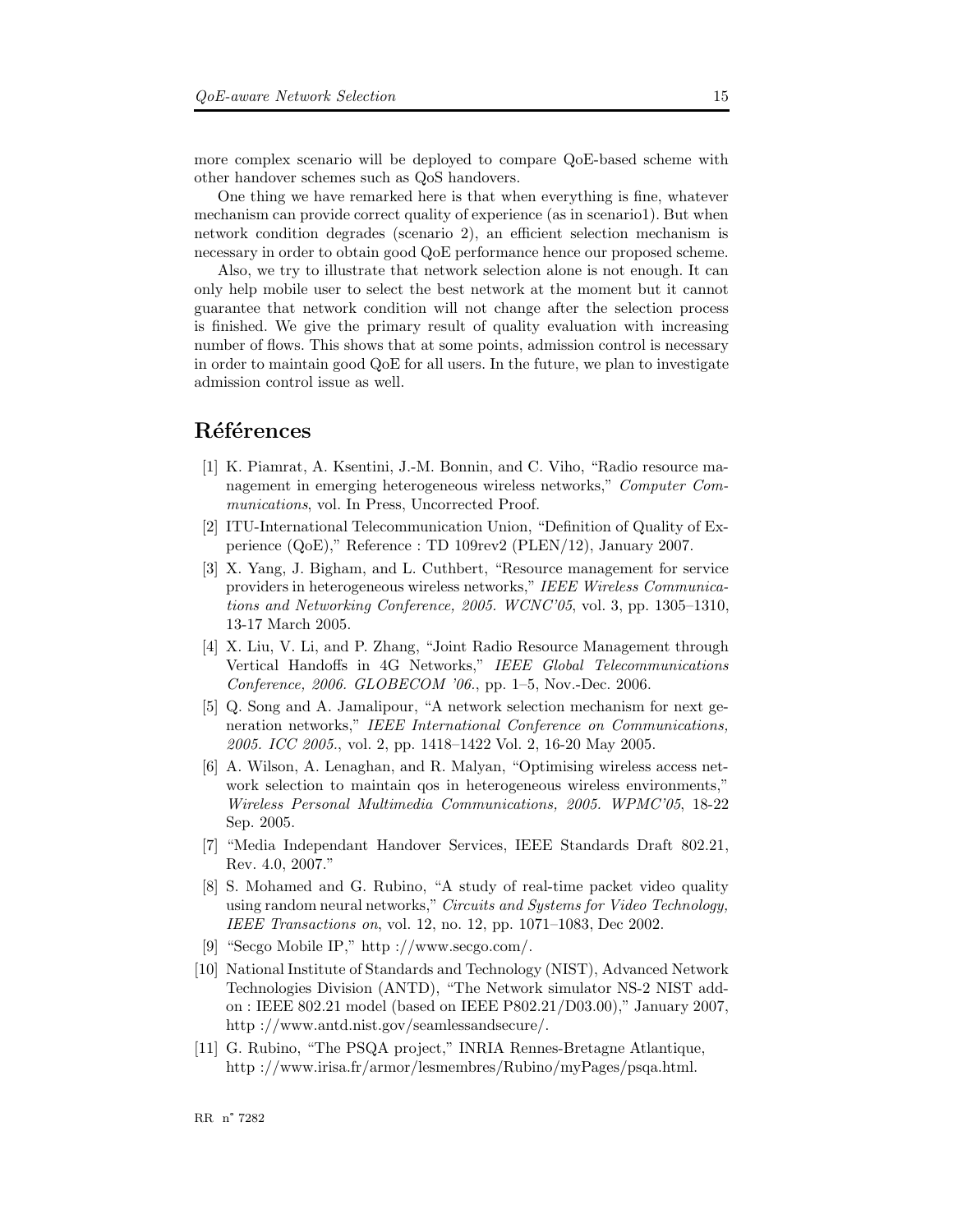## Table des matières

<span id="page-18-0"></span>

|              | Introduction                                         | 3                       |
|--------------|------------------------------------------------------|-------------------------|
| $\mathbf{2}$ | <b>Related Works</b>                                 | $\overline{\mathbf{4}}$ |
| 3            | The Proposed Scheme<br>3.1 -                         | 5<br>5                  |
|              | $3.2^{\circ}$                                        | 6                       |
|              | <b>Performance Evaluation</b>                        |                         |
|              | Implementations in Network Simulator NS-2 $.$<br>4.1 | $\overline{7}$          |
|              | 4.2                                                  | 8                       |
|              | 4.3                                                  | 9                       |
|              | 4.3.1                                                | -9                      |
|              |                                                      | 12                      |
|              | 4.3.3                                                | 14                      |
| 5            | Conclusion                                           | 14                      |